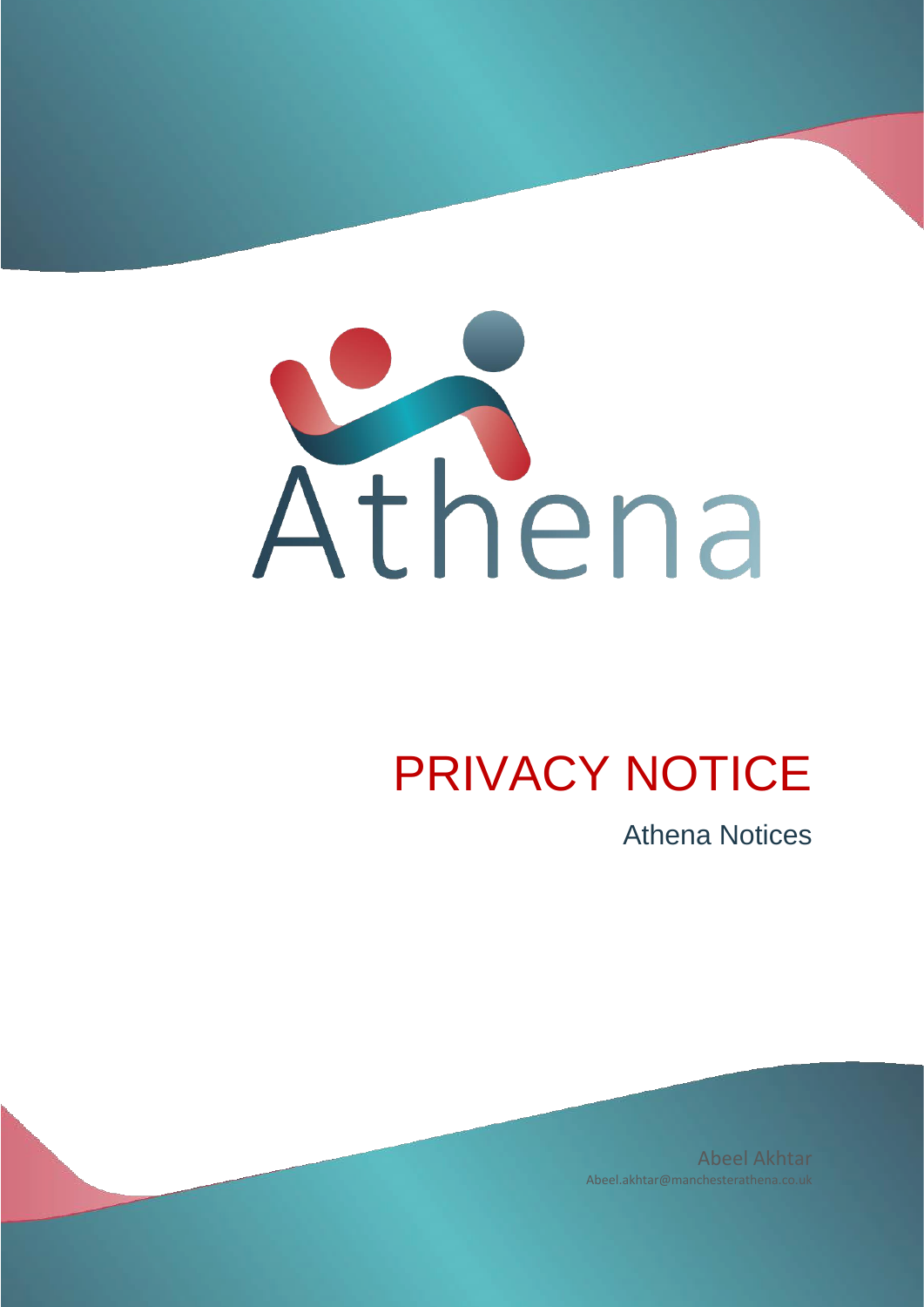

# **About Manchester Athena**

Manchester Athena was formed in 2013 by housing providers in Greater Manchester to deliver training, employment and other initiatives across Greater Manchester and the North West of England to reduce inequality and poverty. Made up of 17 partners. Working together to make a positive difference to people's lives, creating opportunities for and with our places.

Athena members are rooted deep within the Greater Manchester city region and work closely with the Greater Manchester Combined Authority (GMCA) and the GM Health and Social Care Partnership. We are all Members of the Greater Manchester Housing Providers group (GMHP) and use are collective experience and expertise to bring additional investment into the region.

Our strength in working in partnership is used to support people and communities in Greater Manchester to prosper, through improved income, employment, housing, and health.

## **This Privacy Notice**

This notice applies to the processing of data by Manchester Athena.

Should you have any concerns, we can be contacted via [hello@manchesterathena.co.uk](mailto:hello@manchesterathena.co.uk) or in writing to our head office.

C/o Stockport Homes Cornerstone 2 Edward Street Stockport SK1 3NQ

## **What type of information do we hold?**

We hold personal information about our customers to allow us to supply a range of services to them. We hold personal information about employees to enable us to meet contractual requirements and be a great place to work.

## **General personal data**

We protect and share 'personal data' as defined by Article 2 & 3 in our Information Security & GDPR Policy. This can be considered general personal information, please see below for a list of this type of information:

- Contact details (name, address, telephone number and email address)
- Personal identifiers (date of birth, national insurance number, passport details)
- Household data (details of who you live with)
- Customer interactions (records of contact between you and our staff)
- Customer feedback information (compliments and complaints)
- Financial information (rent arrears, bank, and card details)
- Information about criminal convictions you may have.
- Information you have shared with us voluntarily.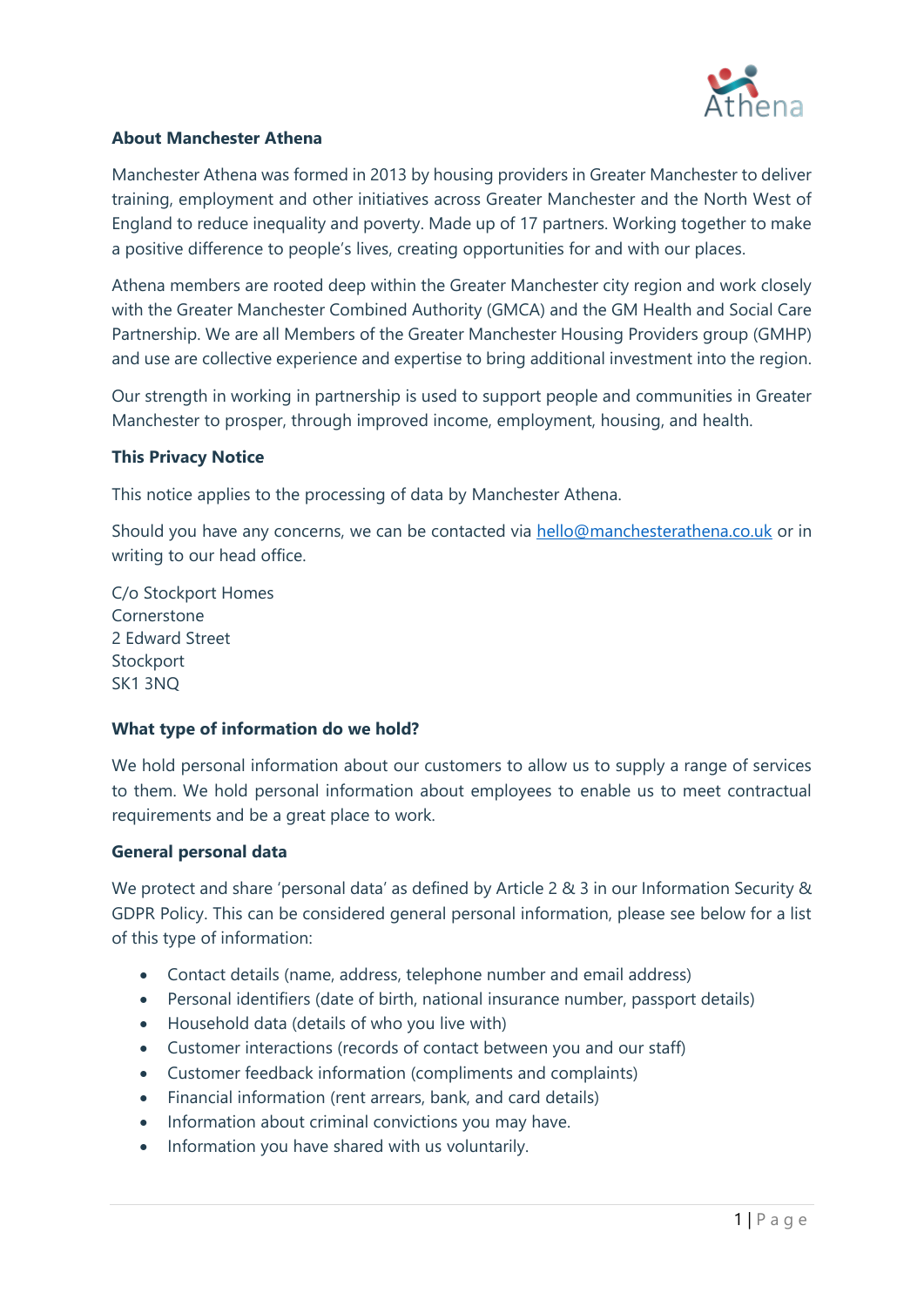

# **Why we use your information.**

Organisations must have a lawful reason to use your data. Athena will use one of the following conditions for most.

- **Where required by law** this includes sharing specific data to the police where there has been a crime.
- **Consent** for example, if you have completed our online mutual exchange form to consent to your contact details being shared, so we can help you move to a new house.
- **Legitimate interests** on occasion, the use of personal data will be reliant on a legitimate interest. Further information can be found below.

We also will use other category data; this may include the use of:

- Disability or other health information this helps us assess any specific needs you may have so we can provide support.
- Religion, ethnic origin, and sexual orientation this is so we can monitor equality and diversity and the treatment of our customers.

## **Legitimate interests**

Where Athena relies on legitimate interests as a reason for processing data, it has considered whether or not those interests are overridden by the rights and freedoms of employees or workers and has concluded that they are not.

## **How we share your information**

We will share your information with employees within Athena who need it to provide you with the service you need.

There may be occasions where we share your data, this may happen when:

- There is a legal requirement to do so for example to prevent and detect crime, in line with the Data Protection Legislation.
- We are working in partnership with other organisations such as other housing providers in Greater Manchester and programmes.

In some instances, data may be transferred outside of the European Union. In all cases, we will take adequate steps to ensure the security and protection of your personal information.

Athena protects its staff from violence, threatening behaviour, and verbal abuse. Our staff can now use devices to monitor and record incidents where they feel their personal safety is at risk. Audio recordings obtained through these devices may be used to take sanctions against offenders and may be used in criminal and civil proceedings.

On occasion, we may have a duty to share your information with:

- Emergency services and healthcare professionals
- The police and other law-enforcement services for the prevention & detection of crime, or where we are required by Court Order.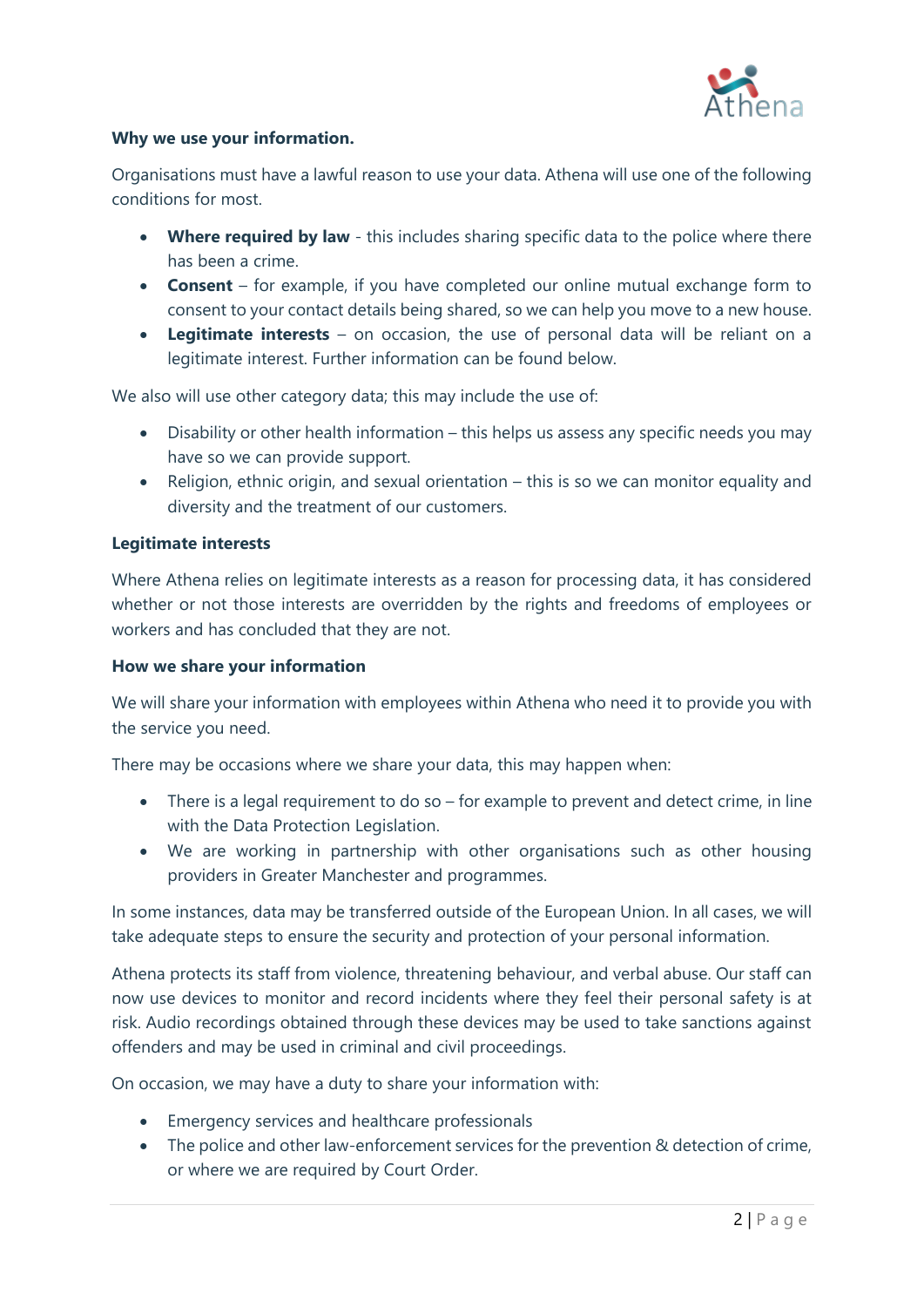

# **How long we keep your information.**

We keep your data on file for as long as it is needed for the purpose it was collected, this is based on the following criteria:

- If we need it to make or defend against legal claims
- Any time periods set by our regulators or professional bodies.
- If there is a legal requirement

### **Your rights**

Under the General Data Protection Regulation 2018, you have rights relating to how we process your personal data. These rights include:

## **Right to be informed**

You have the right to ask us to explain why your information is collected, how it is used, how long it will be stored for, and who it is shared with.

#### **Right to access**

You have a right to access your personal data.

If you would like to submit request, please contact us via **Hello@manchesterathena.co.uk** on the website.

There may be some occasions when we are unable to provide you with some information for example, if it was provided in confidence or if it relates to a criminal proceeding.

## **Right to rectification**

We work to ensure that all personal data held about you is accurate and correct. However, there may be times when the information we hold is no longer correct. If this is the case, please contact us and we will update it for you.

#### **Right to erasure**

In some circumstances, you have the right to request the deletion of your personal data. This is not a guaranteed right as we may have a legitimate reason to keep the information. For example, an existing customer could not be forgotten as there is a distinct legal basis for Athena to be processing that data (the information is necessary for the performance of a contract). We would not be able to provide services to customers without using the personal data.

Where information is needed to fulfil statutory obligations, personal information shall be retained for those purposes, and so this right may not be applicable in those situations.

# **Right to restriction**

Where information cannot be erased you have the right to restrict the processing of your personal data. This limits how we use your personal information.